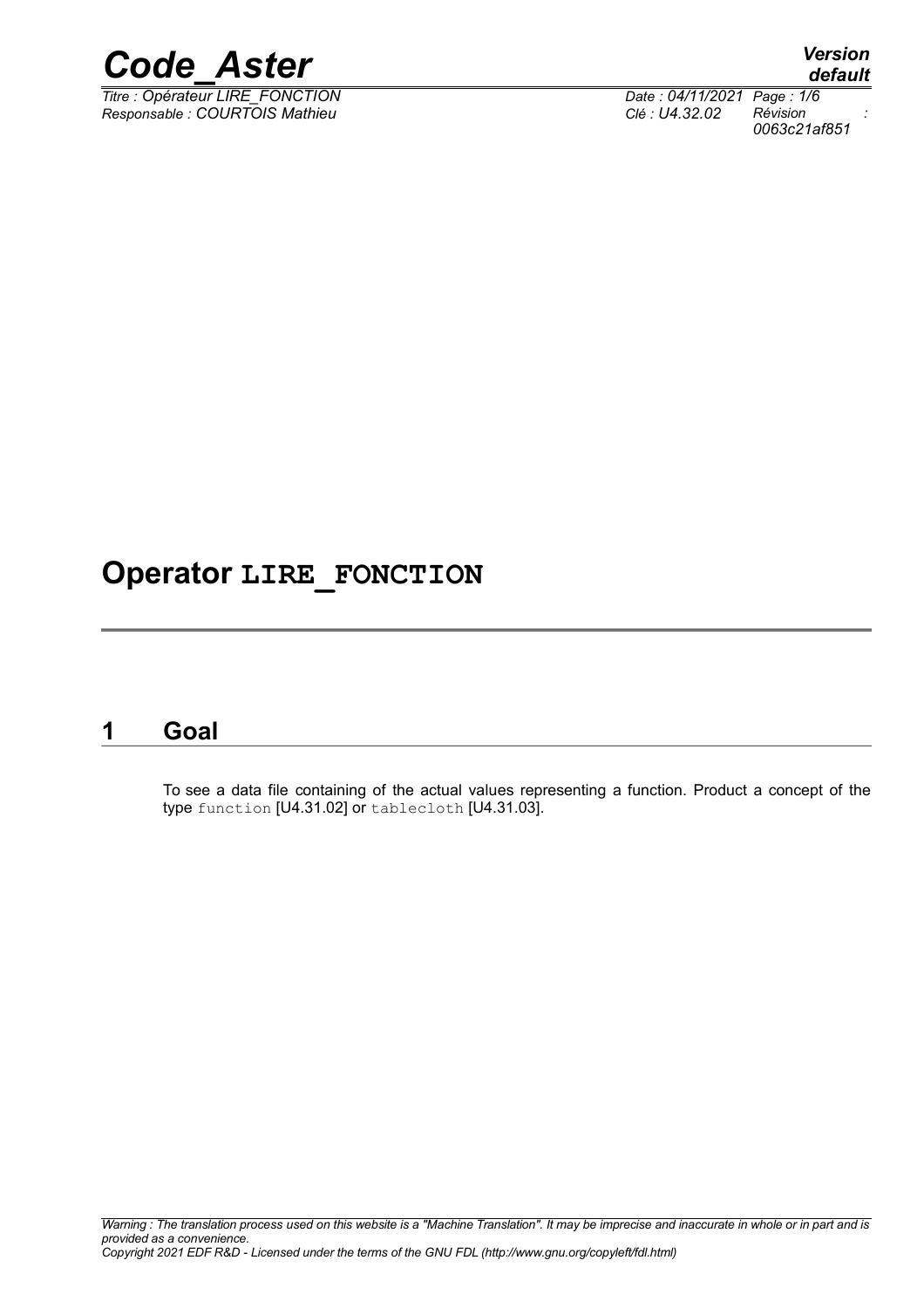*Titre : Opérateur LIRE\_FONCTION Date : 04/11/2021 Page : 2/6 Responsable : COURTOIS Mathieu Clé : U4.32.02 Révision :*

*default*

*0063c21af851*

# **2 Syntax**

| [function] = LIRE FONCTION (<br>F |               |                                                                                                                                                                                                                                                                                                  |                         |                                                                                                                                                                               |                      |   |               |      |   |         |      |              |          |  |
|-----------------------------------|---------------|--------------------------------------------------------------------------------------------------------------------------------------------------------------------------------------------------------------------------------------------------------------------------------------------------|-------------------------|-------------------------------------------------------------------------------------------------------------------------------------------------------------------------------|----------------------|---|---------------|------|---|---------|------|--------------|----------|--|
|                                   |               | $\bullet$ UNIT = U,<br>$\Diamond$ FORMAT =/ 'FREE',                                                                                                                                                                                                                                              | / $'$ NUMPY',           |                                                                                                                                                                               | $[1]$<br>[DEFECT]    |   |               |      |   |         |      |              |          |  |
|                                   | ♦             | SEPARATOR $=$ 'Nun',                                                                                                                                                                                                                                                                             | $/$ sep,                | [DEFECT]                                                                                                                                                                      | [K]                  |   |               |      |   |         |      |              |          |  |
|                                   |               |                                                                                                                                                                                                                                                                                                  |                         | NOM PARA = cf keyword are equivalent of DEFI FONCTION                                                                                                                         |                      |   |               |      |   |         |      |              |          |  |
| $[U4.31.02]$ ,<br>$[U4.31.02]$ ,  | ♦             |                                                                                                                                                                                                                                                                                                  |                         | NOM RESU = cf keyword are equivalent of DEFI FONCTION                                                                                                                         |                      |   |               |      |   |         |      |              |          |  |
|                                   | ♦             | $\Diamond$ Interpol =<br><table>\n<tbody>\n<tr>\n<td>♦</td>\n<td>PROL_DROITE =</td>\n<td>idem</td>\n</tr>\n<tr>\n<td>♦</td>\n<td>PROL_GAUCHE =</td>\n<td>idem</td>\n</tr>\n<tr>\n<td>♦</td>\n<td>VERIF =</td>\n<td>idem</td>\n</tr>\n</tbody>\n</table><br>$TITLE = 1$<br>$\Diamond$ INFORMATION | ♦                       | PROL_DROITE =                                                                                                                                                                 | idem                 | ♦ | PROL_GAUCHE = | idem | ♦ | VERIF = | idem | idem<br>idem | $=$ idem |  |
| ♦                                 | PROL_DROITE = | idem                                                                                                                                                                                                                                                                                             |                         |                                                                                                                                                                               |                      |   |               |      |   |         |      |              |          |  |
| ♦                                 | PROL_GAUCHE = | idem                                                                                                                                                                                                                                                                                             |                         |                                                                                                                                                                               |                      |   |               |      |   |         |      |              |          |  |
| ♦                                 | VERIF =       | idem                                                                                                                                                                                                                                                                                             |                         |                                                                                                                                                                               |                      |   |               |      |   |         |      |              |          |  |
|                                   | ♦             |                                                                                                                                                                                                                                                                                                  |                         | INDIC PARA = $/$ [1.1], [DEFECT]<br>/ [indice1, indice2]                                                                                                                      |                      |   |               |      |   |         |      |              |          |  |
|                                   | ♦             | $TYPE$ =                                                                                                                                                                                                                                                                                         |                         | / 'FUNCTION',<br>/ $'$ FONCTION C',<br>/ $'$ TABLECLOTH',                                                                                                                     | [DEFECT]             |   |               |      |   |         |      |              |          |  |
| if TYPE=' FONCTION':              |               | $\Diamond$ INDIC RESU =                                                                                                                                                                                                                                                                          |                         | $(1.2)$ , $[DEFECT]$<br>/ [indice1, indice2]                                                                                                                                  |                      |   |               |      |   |         |      |              |          |  |
|                                   |               | if TYPE=' FONCTION C':                                                                                                                                                                                                                                                                           |                         | $\Diamond$ FORMAT C = / $'$ REEL IMAG'                                                                                                                                        | [DEFECT]             |   |               |      |   |         |      |              |          |  |
|                                   |               | if FORMAT C=' REEL IMAG':<br>$\bullet$ INDIC REEL = / [1.2],<br>$\bullet$ INDIC IMAG = $/$ [1.3],                                                                                                                                                                                                |                         | / 'MODULE PHASE',                                                                                                                                                             | [DEFECT]<br>[DEFECT] |   |               |      |   |         |      |              |          |  |
|                                   | $\bullet$     | if FORMAT C=' MODULE PHASE':<br>INDIC MODU = $/$ [1.2],<br>$INDIC PHAS =$                                                                                                                                                                                                                        |                         | $/$ [1.3],                                                                                                                                                                    | [DEFECT]<br>[DEFECT] |   |               |      |   |         |      |              |          |  |
| if TYPE=' NAPPE':                 | ٠<br>٠<br>♦   | INDIC ABSCISSE =<br>♦ INTERPOL FONC                                                                                                                                                                                                                                                              |                         | NOM PARA FONC = cf keyword NOM PARA<br>[indice1, indice2],<br>= cf keyword INTERPOL<br>PROL DROITE FONC = cf keyword PROL DROITE<br>PROL GAUCHE FONC = cf keyword PROL GAUCHE | $[1  I]$             |   |               |      |   |         |      |              |          |  |
|                                   | ♦             | DEFI FONCTION<br>INDIC RESU<br>$\lambda$                                                                                                                                                                                                                                                         | $=$ $\mathbb{F}$<br>$=$ | $\sqrt{2}$<br>[indice1, indice2],<br>$\lambda$                                                                                                                                | $[1  I]$             |   |               |      |   |         |      |              |          |  |

*Warning : The translation process used on this website is a "Machine Translation". It may be imprecise and inaccurate in whole or in part and is provided as a convenience. Copyright 2021 EDF R&D - Licensed under the terms of the GNU FDL (http://www.gnu.org/copyleft/fdl.html)*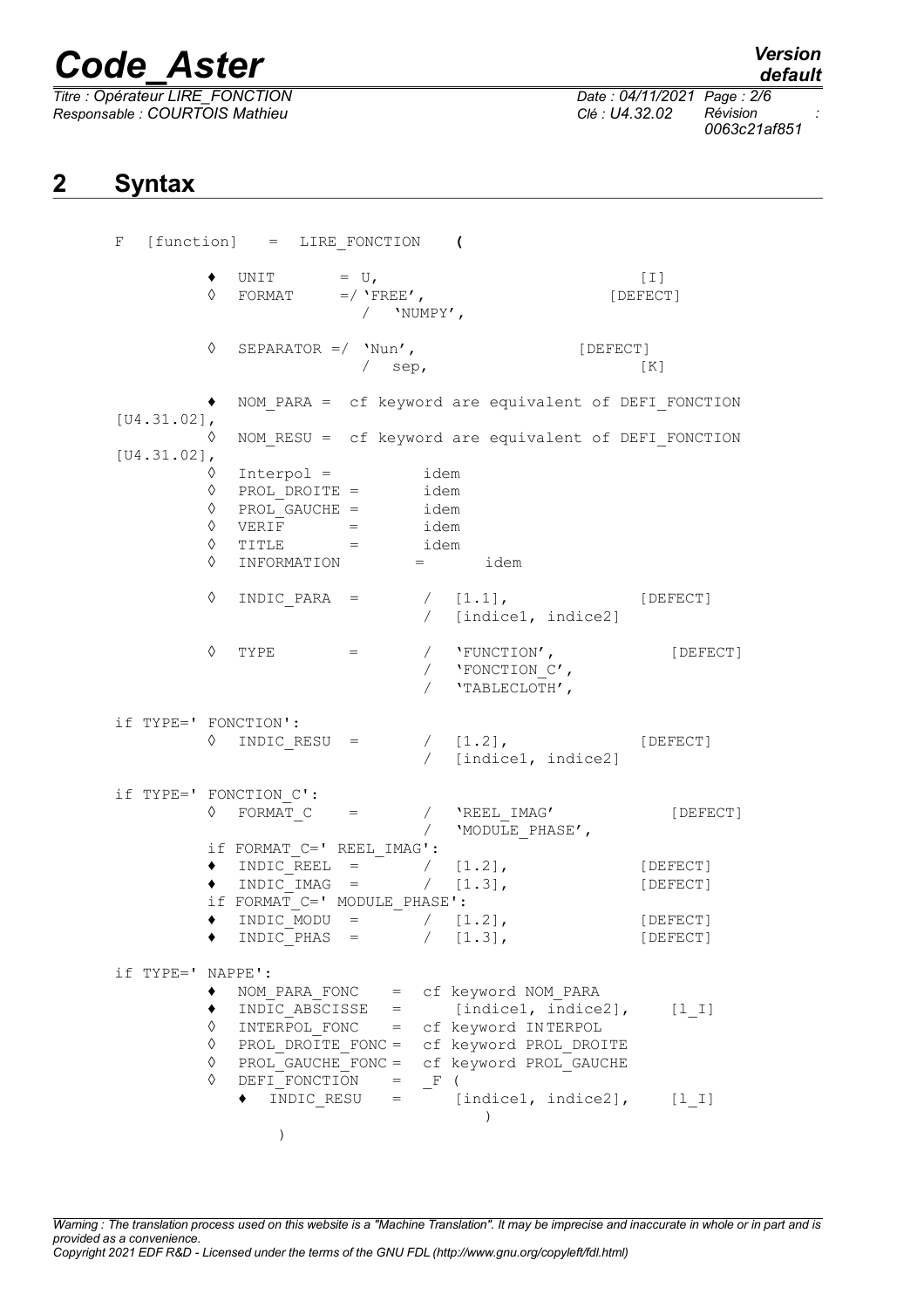*Titre : Opérateur LIRE\_FONCTION Date : 04/11/2021 Page : 3/6 Responsable : COURTOIS Mathieu Clé : U4.32.02 Révision :*

*0063c21af851*

## **3 Operands**

### **3.1 Operand UNIT**

 $UNIT = U$ 

Entirety, logical number of the unit of reading, defining the file in which the data are read.

#### **3.2 Operand FORMAT**

◊ FORMAT = 'FREE' or 'NUMPY',

Indicate the format of the file to reading. Format NUMPY indicate that the file was produced by numpy.save; with the format FREE, it is about a simple textual file.

### **3.3 Operand SEPARATOR**

◊ SEPARATOR = 'Nun' or sep

Separating character of the columns of figures in the file with reading. The value by default 'Nun' mean one or more white characters. For the other separators, white characters are tolerated between the figures and the separator sep itself. Is not used with the format NUMPY.

### **3.4 Operands PROL\_DROITE /** PROL\_GAUCHE/NOM\_PARA/NOM\_RESU/INTERPOL/VERIF/TITLE/INF **ORMATION**

The digital values are read in the file indicated, then the function is actually created by LIRE FONCTION while calling DEFI FONCTION OF DEFI\_NAPPE.

Thus, these keywords are taken again with identical DEFI\_FONCTION or DEFI\_NAPPE and allow to specify the characteristics of the produced function: interpolation, prolongations, names of the parameters of access.

### **3.5 Operand INDIC\_PARA**

 $INDIC$  PARA = / [indice1, indice2]

This keyword is identical in its principle to the keyword VALE\_PARA order DEFI\_FONCTION. It makes it possible to choose the column of figures in the file read which will define the Xcoordinates of the function, are the values of the parameter.

One expects obligatorily a list of two entireties: the first indicating the number of 'block' in the file (cf paragraph [§4] Examples), the second indicating the number of the column. To identify the blocks of the file, one regards as separator of blocks any line which would not exclusively contain figures and separators of columns. The columns are defined by the presence of separators of columns delimiting them (keyword SEPARATOR).

The value by default is [1.1]: the first column of the first block is read. With the format NUMPY , there is not that a "block" thus the first index is worth always 1.

### **3.6 Operand TYPE**

| TYPE. | $=$ | 'FUNCTION',   | [DEFECT] |
|-------|-----|---------------|----------|
|       |     | 'FONCTION C', |          |
|       |     | 'TABLECLOTH', |          |

*Copyright 2021 EDF R&D - Licensed under the terms of the GNU FDL (http://www.gnu.org/copyleft/fdl.html)*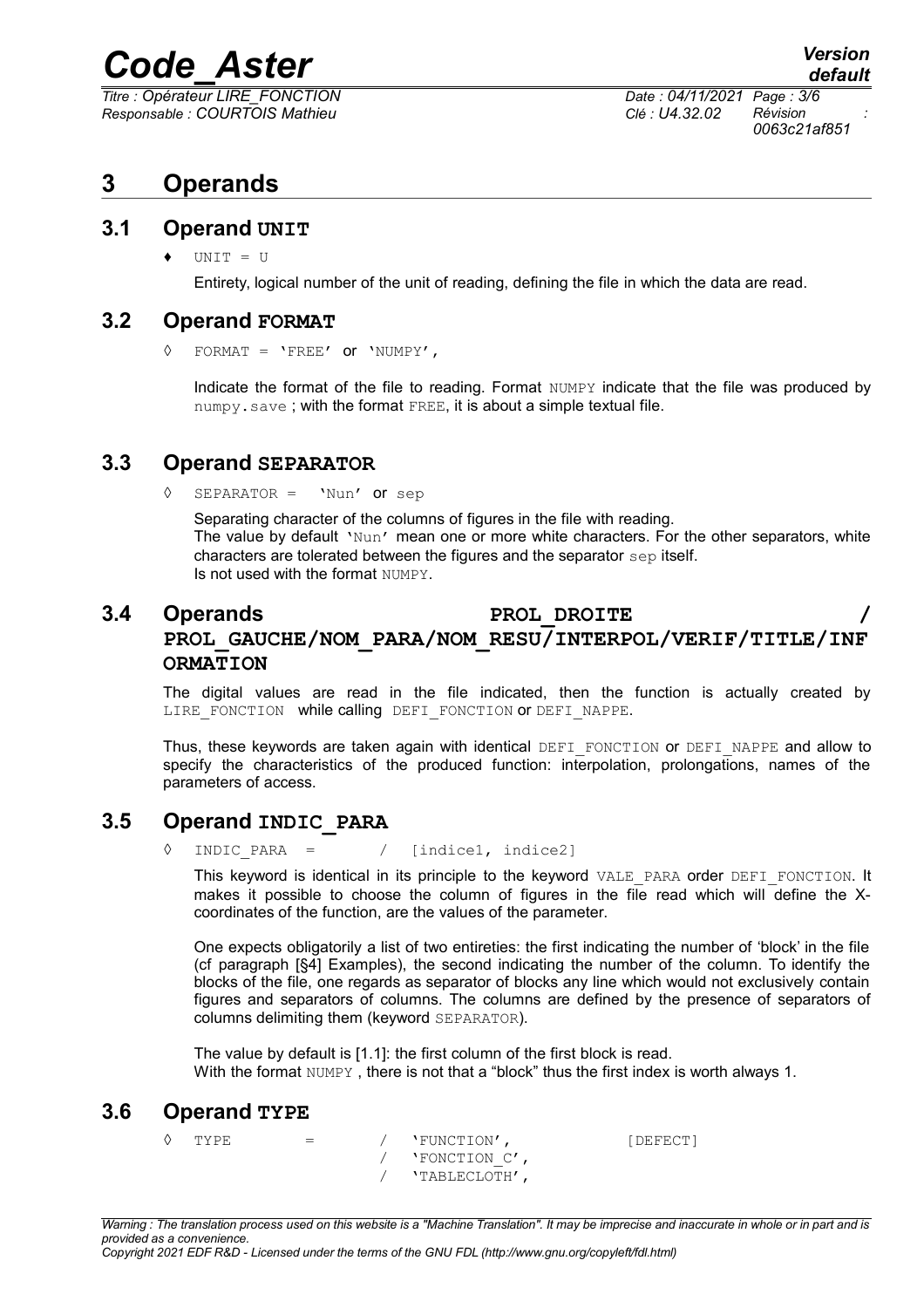*default*

*Titre : Opérateur LIRE\_FONCTION Date : 04/11/2021 Page : 4/6 Responsable : COURTOIS Mathieu Clé : U4.32.02 Révision :*

*0063c21af851*

Specify the type of function read and created: 'FUNCTION', 'FONCTION C' (call in the macro - order with DEFI FONCTION) or 'TABLECLOTH' (call to DEFI\_NAPPE).

### **3.7 Case of a real function: TYPE=' FONCTION'**

 $INDIC$  RESU = / [indice1, indice2]

Of operation identical to INDIC\_PARA, this keyword makes it possible to choose the column of figure in the file read defining the ordinates of the function, are the values of the result.

The value by default is [1.2]: the second column of the first block is read. With the format NUMPY, there is only one "block".

### **3.8 Case of a complex function: TYPE=' FONCTION\_C'**

- $\Diamond$  FORMAT<sub>\_</sub>C = 'REEL\_IMAG'<br>  $\blacklozenge$  INDIC REEL = /  $\bullet$  INDIC REEL = / [indice1, indice2]
- $\bullet$  INDIC IMAG = / [indice1, indice2]
- ◊ FORMAT\_C = 'MODULE\_PHASE'
- $\begin{array}{ll}\n\text{\textendash}}\n\begin{array}{ll}\n\text{INDIC MODU} & = & \begin{array}{l}\n\text{Indice1, indicate2}\n\end{array}\n\end{array}$
- $=$  / [indice1, indice2]

In the case of a complex function, two columns of figures (actual values) are to be identified in the file read to define the list of the complex values of the result. One can thus read with the imaginary choice left real/left or modulates/phase. The phase is expressed in radian.

The values by default are respectively [1.2] and [1.3]: the second and third columns of the first block are read. The first column read by default having been the value of the parameter (INDIC\_PARA).

#### **3.9 Case of a tablecloth: TYPE=' NAPPE'**

|   | NOM PARA FONC                              | = cf keyword NOM PARA  |
|---|--------------------------------------------|------------------------|
|   | $INDIC$ ABSCISSE $=$                       | [indice1, indice2],    |
|   | INTERPOL FONC<br>$\mathbf{r} = \mathbf{r}$ | cf keyword Interpol    |
| ♦ | PROL DROITE FONC =                         | cf keyword PROL DROITE |
|   | PROL GAUCHE FONC =                         | cf keyword PROL GAUCHE |
|   | DEFI FONCTION =                            | F.                     |
|   | $INDIC$ RESU =                             | [indice1, indice2],    |
|   |                                            |                        |

The principle is the same one as that of  $DEFI$  NAPPE  $[U4.31.03]$ : the list of possible values of the parameter (second variable) having been defined by INDIC PARA, it remains to identify the functions in the file read by the keyword factor DEFI\_FONCTION (analogue with the keyword factor FUNCTION of DEFI\_NAPPE). Attention, the number of identified functions (occurrences of the keyword factor) will have to be identical to the cardinal of the values read by INDIC\_PARA.

Contrary to the tablecloths in general, one imposes that the functions divide the same list of values of X-coordinates INDIC ABSCISSE, this is why only INDIC RESU is present under the keyword factor DEFI\_FONCTION.

Keywords '\_FONC'apply to the functions of the tablecloth (cf. DEFI\_NAPPE, keyword factor DEFI\_FONCTION [U4.31.03]).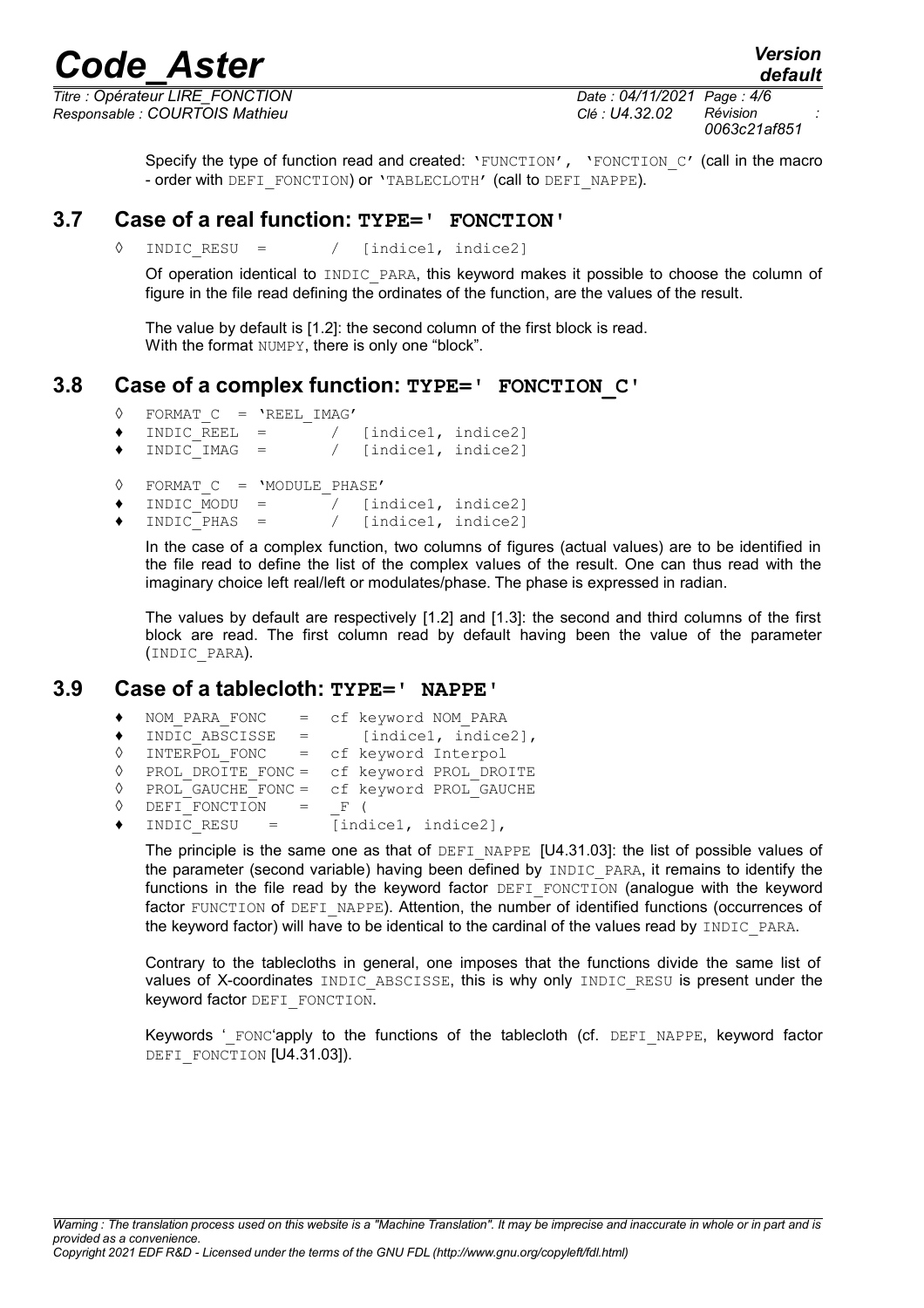*Titre : Opérateur LIRE\_FONCTION Date : 04/11/2021 Page : 5/6 Responsable : COURTOIS Mathieu Clé : U4.32.02 Révision :*

*0063c21af851*

### **4 Examples of use**

That is to say the textual file following containing information to reading. It is composed of columns of figures, here separated by white characters, defining blocks, themselves delimited by free text.

Any line including of other characters that figures and the preset separator is regarded as free text delimiting. There are thus 4 blocks in the following file:

```
aaa bbb ccc
ddd
eee FF
0. 0. 0.
\begin{array}{cccc} 0.1 & 1. & 10. \\ 0.2 & 2. & 20. \end{array}0.2 2. 20.
0.3 3. 30.
xxx yyy
www zzz
0.4 4. 40. 400.
0.5 5. 50. 500.
0.6 6. 60. 600.
xxx
70. 700.
80. 800.
90. 900.
PPP qqq
8.8
9.9
```
### **4.1 Reading of a simple function**

By exploiting the values by default for the choice of the columns:

F=LIRE FONCTION ( UNIT =  $38$ , NOM PARA =  $'INST',$ )

The function thus created is:  $X$ -coordinates =  $[0. , 0.1, 0.2, 0.3]$ Ordinates  $= [0, 1, 2, 3, 3, 1]$ 

While associating for X-coordinates and ordinates of the columns taken in different blocks:

F=LIRE FONCTION ( UNIT =  $38$ , NOM PARA =  $'INST'$ , INDIC PARA =  $[2.4]$ , INDIC RESU =  $[3.1]$ ,

The function thus created is:  $X$ -coordinates  $= [400, 500, 600]$ Ordinates = [ 70. , 80. , 90.]

Attention, the order checks whereas the cardinals of the columns defined by INDIC PARA and INDIC RESU are quite identical. What would not have been the case here with for example INDIC PARA =  $[1.3]$ .